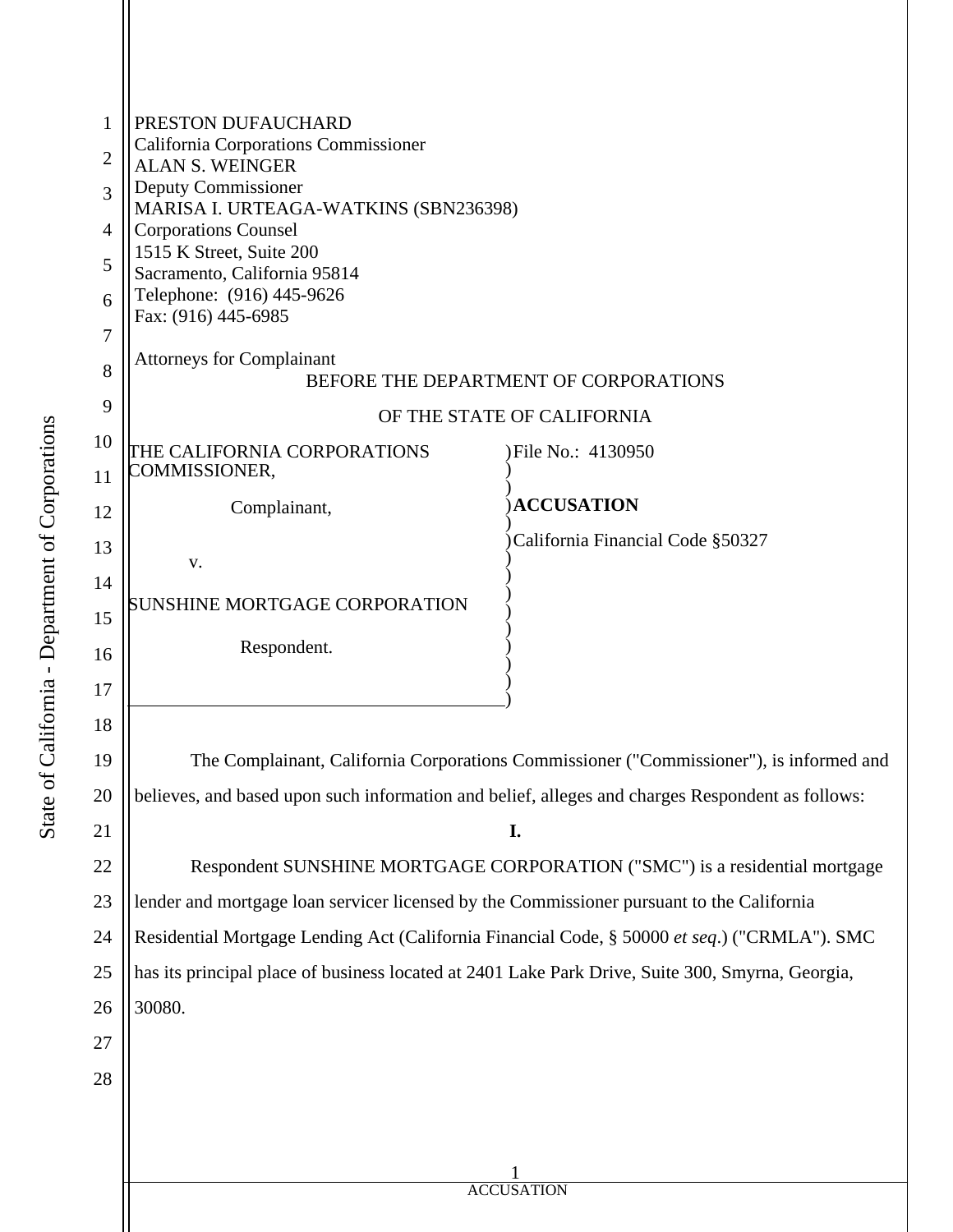1

2

3

4

5

6

7

8

9

10

11

12

13

14

15

16

17

18

19

20

21

22

23

24

25

26

## **II.**

Pursuant to California Financial Code sections 50307 and 50401 and California Code of Regulations, title 10, section 1950.314.8, all licensees under the CRMLA are required to file the following annual reports with the Commissioner: (1) Report of Principal Amount of Loans and Aggregate Amount of Loans Serviced ("Activity Report"); (2) Report on Non-traditional, Adjustable Rate and Mortgage Loan Products ("Non-traditional Report"); and (3) Non-traditional, Adjustable Rate and Mortgage Loan Survey ("Survey"). The Activity Report, Non-traditional Report, and Survey must be filed with the Commissioner on or before March 1st of each year for the preceding twelve (12) month period ending December 31.

 On or about January 23, 2009, an Activity Report form, Non-traditional Report form and Survey were sent to all CRMLA licensees, including SMC, with a notice stating that these reports were due on or before March 1, 2009. The Commissioner assessed a penalty of \$1000.00 for the failure to submit these reports on or about May 22, 2009. To date, SMC has not submitted the Activity Report, the Non-traditional Report or the Survey to the Commissioner and paid the assessed penalty.

## **III.**

 Pursuant to California Financial Code section 50200, all licensees under the CRMLA are required to file audited financial statements ("Audited Report") with the Commissioner. SMC was required to submit its Audited Report for its fiscal year ending December 31, 2008 to the Commissioner.

 On or about December 23, 2008 and April 20, 2009, a reminder notice was issued to SMC reminding SMC that these reports were due to be filed with the Commissioner on or before April 15, 2009. SMC did not submit the Audited Report to the Commissioner, despite this reminder notice.

On or about June 10, 2009, the Commissioner assessed a penalty of \$1000.00 for failure to submit the Audited Report pursuant to California Financial Code section 50326. To date, SMC has not submitted the Audited Report to the Commissioner and paid the assessed penalty.

27 28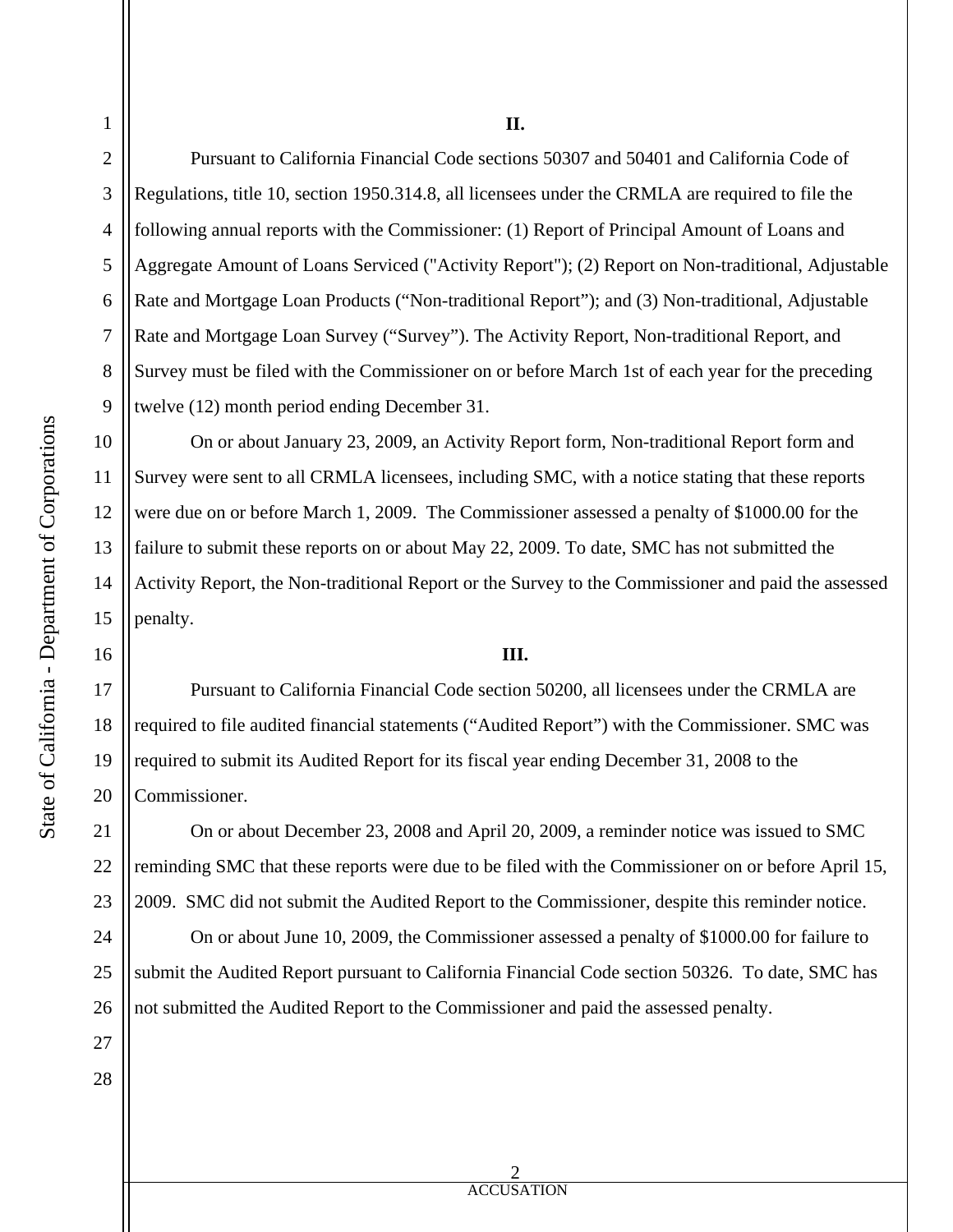|            | $\overline{c}$ | California               |
|------------|----------------|--------------------------|
|            | 3              | accordance with t        |
|            | $\overline{4}$ | section. On or ab        |
|            | 5              | Renewal of SMC           |
|            | 6              | surety bond was I        |
|            | $\overline{7}$ | On or abot               |
|            | 8              | Mortgage Lending         |
|            | 9              | SMC. To date, the        |
|            | 10             | <b>Residential Mortg</b> |
|            | 11             | section 50319 ren        |
|            | 12             |                          |
|            | 13             | California               |
| Denartment | 14             | (a)                      |
|            | 15             | be<br>(1)                |
|            | 16             | <b>orc</b>               |
|            | 17             | exi<br>lic               |
|            | 18             | $\mathsf{to}$ :          |
|            | 19             | The Comr                 |
|            | 20             | CORPORATION              |
|            | 21             | 50401 and Califor        |
|            |                |                          |

1

**IV.** 

Financial Code section  $50205(a)$  states [a] licensee shall maintain a surety bond in his subdivision." SMC has failed to maintain its surety bond as required by that out January 12, 2009, the Commissioner received a Notice of Cancellation Non-'s surety bond from Hartford Insurance Company. The date of cancellation of the February  $25$ ,  $2009$ .

ut April 13, 2009, the Commissioner issued an Order To Discontinue Residential Mortgage Lending And/Or Servicing Activities Pursuant California Financial Code section 503[1](#page-2-0)9<sup>1</sup> to e surety bond has not been reinstated or replaced, and the Order To Discontinue rage Lending And/Or Servicing Activities Pursuant California Financial Code nains in effect.

**V.** 

Financial Code section 50327 provides in pertinent part:

The commissioner may, after notice and a reasonable opportunity to be heard, suspend or revoke any license if the commissioner finds that: (1) the licensee has violated any provision of this division or any rule or der of the commissioner thereunder; or  $(2)$  any fact or condition ists that, if it had existed at the time of the original application for the ense, reasonably would have warranted the commissioner in refusing issue the license originally.

missioner finds that, by reason of the foregoing, SUNSHINE MORTGAGE has violated California Financial Code sections 50200, 50205, 50307, 50326, rnia Code of Regulations, title 10, section 1950.314.8, and based thereon, grounds exist to revoke SUNSHINE MORTGAGE CORPORATION license as a residential mortgage lender and mortgage loan servicer.

24

 $\overline{a}$ 

22

23

<span id="page-2-0"></span>25 26 27 28 <sup>1</sup> California Financial Code section 50319 provides in pertinent part: (a) If the commissioner, as a result of any examination or from any report made to him or her, shall find that any person subject to this division…. has failed to comply with the bonding requirements of Section 50205, the commissioner may, by an order addressed to and served by registered or certified mail, or by personal service on that person…., direct discontinuance of the disbursement, in whole or in part, of trust funds held by the licensee and order the establishment of a separate trust account for all subsequent trust funds received by the licensee.